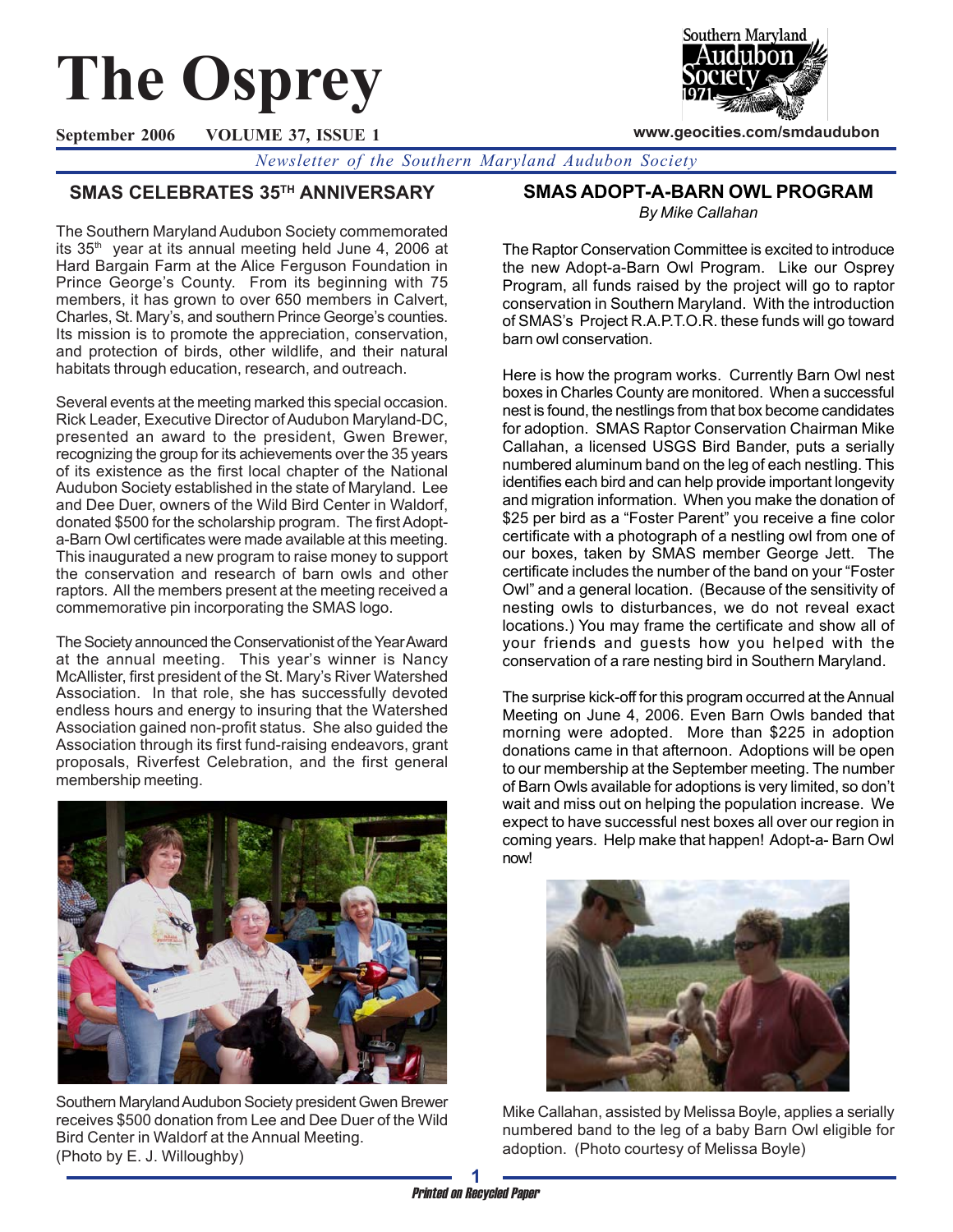## **2006 SMAS YARD SALE FUNDRAISER NEEDS DONATIONS**

#### *By the Fleamarket/Yardsale Committee*

A yard sale to raise money for the education fund is scheduled for **Saturday, September 23rd from 8:00 a.m. to 2:00 p.m.** at Will and Julie Daniel's house, at 6622 Leonardtown Road in Bryantown, MD. A rain date is set for Sunday, September 24<sup>th</sup> (NOT September 30 as was published in the June *Osprey*). More donations are needed to make this yard sale a success (everything except for clothes and books). If you have items to donate or would like to volunteer on September 23rd, please contact Julie Daniel at 301-274-5756 or by e-mail at juliemdaniel@hotmail.com. Please help SMAS raise money for our education fund by supporting the yard sale.

Directions to the Daniel's house from St. Mary's county: Take Route 5 or Route 235 north to Charles County. Continue on Route 5 through Hughesville. About 3.5 miles north of Hughesville watch for their house on the north side of the road, 1/4 mile north of Ted Bowling Drive. If you get to the intersection at Oliver Shop Road you have gone too far. The house is an old white farm house with a white board fence around all of the property.

From Calvert County take Route 231 west to Charles County. Follow directions above from Hughesville.

From Charles County go through Waldorf and then take Route 5 south towards Bryantown and Hughesville. In Bryantown, one half a mile past the intersection at Oliver Shop Road do a u-turn and go back north on Route 5, their house is 1/4 mile north of the u-turn. The house is an old white farm house with a white board fence around all of the property.

# **REPORTS FROM THE FIELD**

#### **Greenwell State Park, May 6, and St. Mary's River State Park, May 27, by Bob Boxwell.**

This is my second spring living at the Helen Creek Preserve in the middle of the woods in Lusby. Living with nature makes it so much easier to observe the seasonal changes. After a fairly mild winter there were lots of projects to keep me outside. It was fun watching the trees bud, following the zebra swallowtails, and listening for new birds as they stopped over. Between this activity and a class I was teaching there were several opportunities to do some bird watching. Song has always been my favored way of identifying the birds and it wasn't long before the list began. Louisiana Waterthrush, Pine Warbler, Northern Parula, Ovenbird, Worm-eating Warbler, and Common Yellowthroat are the ones nesting on the Preserve. But field trips to Greenwell and St. Mary's River State Parks padded out this list considerably.

Every warbler but the waterthrush made our list and we added Prairie, Black-throated Blue, Yellow-breasted Chat, Kentucky, Hooded, Yellow, Black-and-white, and American Redstart. Gnatcatchers, both tanagers, Red-eyed, Whiteeyed, and Yellow-throated Vireos were also available. I am not sure if I have ever seen and heard as many Indigo Buntings as I did at Greenwell. Although a pair of Orchard Orioles did a good job competing for our attention.

Flycatchers were another group that we enjoyed welcoming to our area. Eastern Wood Pewee, Eastern Phoebe, Eastern Kingbird, Great-crested and Acadian Flycatchers were all evident. With the arrival of large numbers of Brown Thrashers and Gray Catbirds, our mimic list is complete for the season. A bird I'd like to see but rarely do is the Yellow-billed Cuckoo. We heard this rapid throaty song several times without visual confirmation.

We had a nice turnout for both field trips. Good weather and a variety of birds always make for a rewarding day. And I remembered to bring a loaf of banana nut bread to share afterwards. Some traditions deserve to be continued. See you this Fall.

#### **SMAS Birdathon, May 7 and 8, 2006, by Tyler Bell**

First, I'll summarize by stating the winning team was the St. Mary's team of Patty Craig and Kyle Rambo with 128 species. Second place went to George Jett and Gwen Brewer in Charles with 118. And in third was the Calvert team of Jane Kostenko and Tyler Bell with 108.

The highlights by team go in order of first to third.

Patty and Kyle did their day (May 8) the day after Charles and Calvert. They were in heavy rain most of the day. Despite the atrocious weather conditions, they had excellent birds. One of their highlights was being showered from above by a flock of Wild Turkeys that had been roosting in a large tree and as Patty and Kyle sat quietly underneath waiting for dawn and listening for night birds. At some magical amount of daylight, the turkeys realized there were strangers below and burst from their safe hiding place, shaking the branches as they flew.

Another highlight for the St. Mary's team was finding all species of swallows except Cave Swallow. The latter is a rarity now found with some regularity in late October and early November along the east coast.

Gwen and George started late at 4:00 a.m. and finished around 9:00 p.m. They didn't do as well as hoped,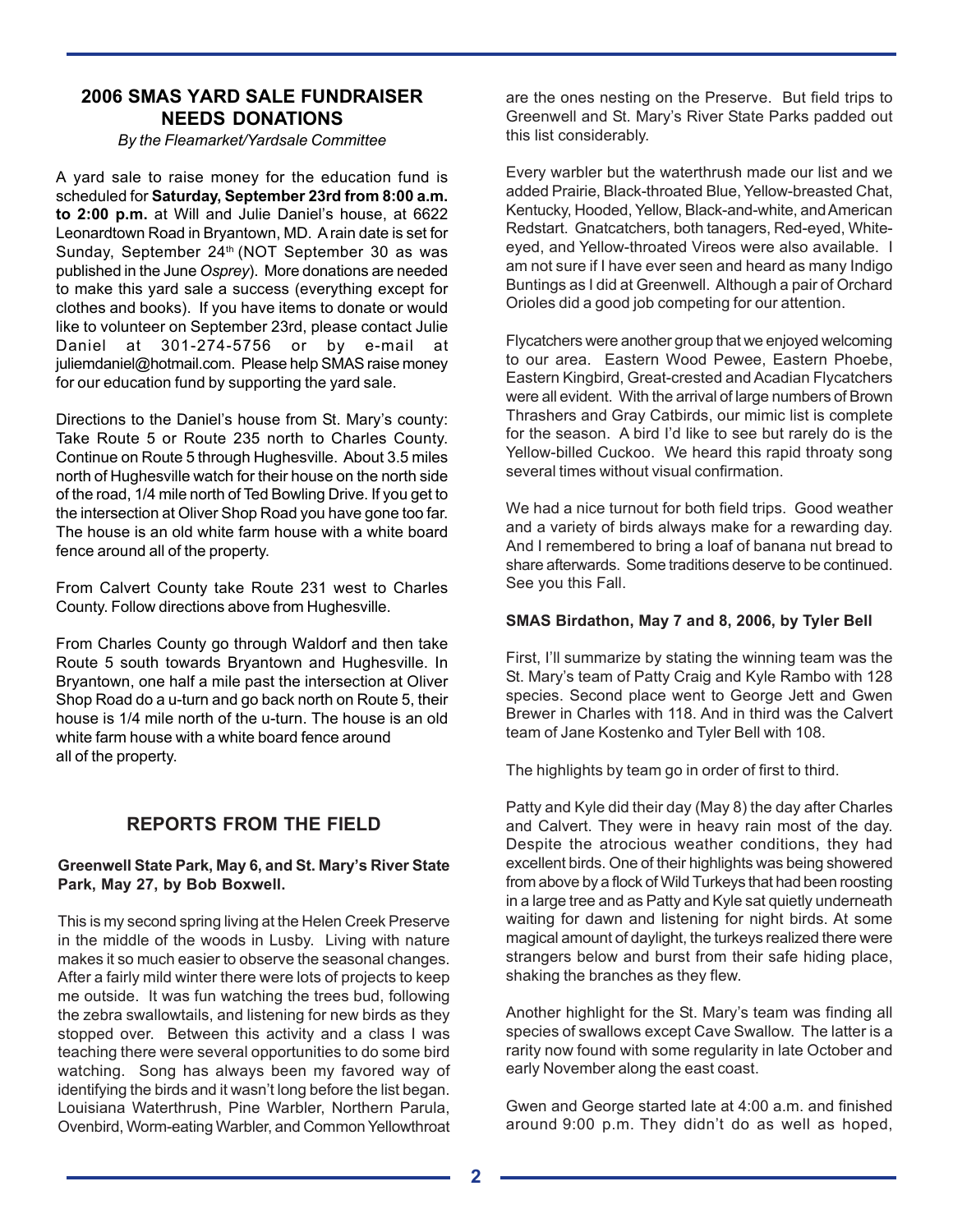missing all three nightjars, and finding no rails or bitterns, so night birding was dismal. If it were not for Eastern Screech Owl they might as well have slept in! With the help of staked-out Barn Owls, and a Barred Owl along the way, that was it for night birds.

They found only two late migrant ducks (female Canvasback and Hooded Merganser), picked up an alltime low seven shorebird species (highlight was a Wilson's Snipe), and the six nesting woodpeckers.

George and Gwen did pretty well on songbirds with both Veery and Cape May Warbler being the highlights. They tallied eighteen warbler species along the way, including migrant Black-throated Blue, Black- throated Green, and Myrtle. They also had both tanagers, eight sparrows including Savannah, both grosbeaks, and all seven expected blackbirds.

The best news is they may have raised over \$1200 from our efforts, so their disappointing (to them!) but respectable 118 species made their effort worthwhile.

The Calvert team started around 4:30 a.m. but the strong winds made night birding impossible. If there were any owls, we didn't hear them. We ended up with 17 species of warblers but missing Yellow-throated, which is usually a gimme at Patterson Park, and Prothonotary, which we should have had at Calvert Cliffs State Park if the trail had not been closed.

Jane and I did get four species that the other teams did not: Chuck-will's-widow, Belted Kingfisher, Blackburnian Warbler, and our best bird of the day, Piping Plover. The plover was feeding on the point at Flag Ponds Park and was a state bird for both Jane and me as well as one of only a few records for Calvert County.

The cumulative total for all three groups is 145 species. Anybody who wishes to view the species lists may find them on the SMAS web site. The link is: http:// www.geocities.com/smdaudubon/index.html

#### **Birding aboard the Dee of St. Mary's skipjack, June 10, by Millie Kriemelmeyer.**

The trip was held without a hitch (clove, or otherwise). Captain Jack Russell oriented the 29 spectators into the mysteries of fishing with pound nets, various watermen's crafts, and the secrets to finding birds by boat.

The scene at the Chesapeake Bay Field Lab on St. George Island immediately catches your attention. Beautiful water, converted oyster house, and many kinds of work boats, including a model the size of a jon boat. The model was built at Calvert Marine Museum for the

Field Lab to use in the environmental education program, where the parts of the boat are taught. Each year, several thousand school children learn about bay work boats, the life of watermen, and critters of the land and water.

Flat calm it was not! The wind whipped us from all sides as the Captain and his Mate piloted us out of the shelter of Island Creek and into the broad waters of St. George's Creek and the St. Mary's River. The wind provided amusing aerial acrobatics of various species, especially the ospreys. The osprey trying to feed her chicks at the mouth of Island Creek took off with the fish as we passed by. Several small heads popped up from the nest to watch mom fly off with breakfast. We did not hoist the sails because of the high wind.

We headed close to shore and found several species feeding or hunkering out of the wind. At the pound net, cormorants were drying their feathers and warming up. Other species were resting on the posts and watching the birding boat go by.

Several members of the group were not SMAS members and you can be sure I gave them applications. Many trippers wanted to know if we would have another skipjack birding trip. One family came because Grandma always wanted to sail on a skipjack. The 6-year old was initiated into steering and nautical terminology by Captain Jack. The two-hour trip ended too soon, but provided a brief and enjoyable respite.

Here are the 22 species of birds we saw:

Double-crested Cormorant, Great Blue Heron, Turkey Vulture, Canada Goose, Mute Swan, Osprey, Bald Eagle, Killdeer, Laughing Gull, Herring Gull, Great Black-backed Gull, Royal Tern, Forster's Tern, Eastern Kingbird, American Crow, Fish Crow, Purple Martin, Northern Mockingbird, Common Yellowthroat, Red-winged Blackbird, Orchard Oriole, House Sparrow.

Special thanks to Tyler Bell for spotting and calling birds for the group.

#### **American Robin carrying toad in bill, July 20, by George Jett**

I photographed this Robin on July 20, 2006 while atlasing in Indian Head SW. I considered this a confirmed breeder since it had food for young (FY).

Working one of the roads off of Rt. 224 around 9:00 AM, I looked up, and saw the Robin on an electrical wire with the

Continued on page 4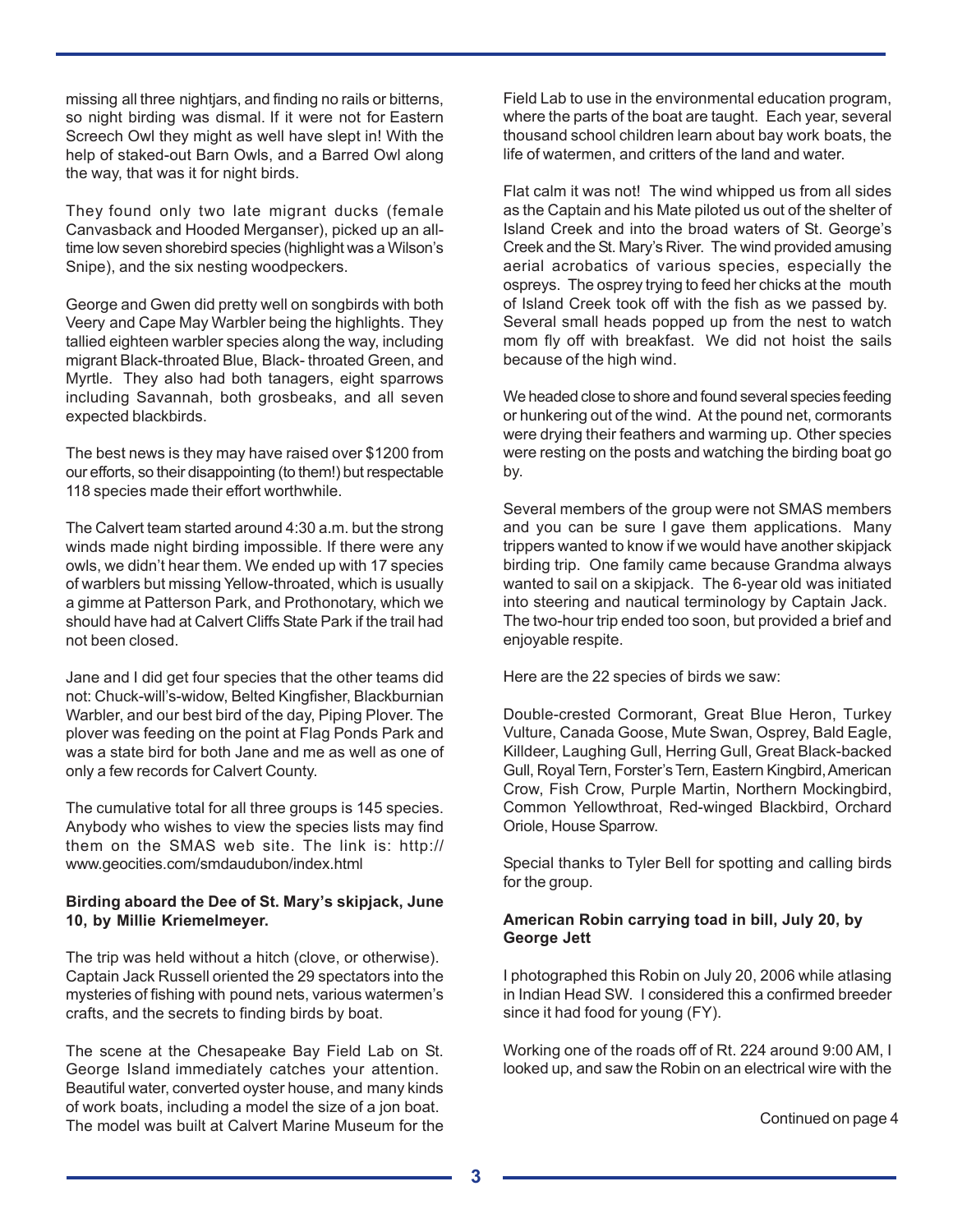frog in it's mouth. I carefully reached for the camera which I keep on the front seat. Ready, aim, fire! The bird stayed long enough for this shot, then was gone. I did have the presence of mind to fill flash since the bird was back-lit. [Editor's Note: From the proportions and markings visible in an enlargement of the frame, the frog appears to be either a juvenile Fowler's Toad (*Bufo woodhousei fowleri*)*,* or more likely, a juvenile American Toad (*B. americanus*), two very similar species common in this area, which can be distinguished upon closer inspection than is possible with this photo.]



#### **SMAS SPONSORS JUNIOR BIRDWATCHING DAY CAMP 2006** *By Mike Callahan*

Charles County Public Schools Enrichment Program in cooperation with SMAS hosted the second Junior Birdwatching Day Camp for students going into grades 6- 10. The camp ran from June 26 to 30 at Nanjemoy Creek Environmental Education Center (NCEEC). SMAS director Mike Callahan and Vice President Julie Daniel staffed the camp for a week of birding with more field trips than last year. Six campers enrolled and all were return campers from last year. Owing to the low number of students, the camp would have been cancelled if the SMAS Board of Directors had not decided to support the camp with more funds than they had planned. The campers and their parents greatly appreciated the support and dedication of SMAS to the camp.

Our busy week began with a trip to the Patuxent 4-H Center in Upper Marlboro where campers quickly learned about birding in the rain and retreating to buildings during thunderstorms. Tuesday's excitement began at NCEEC where the Chesapeake Bay Adventure Camp (CBAC), also using the site, joined us for a NCEEC first. More than twenty very excited campers helped band the barn owls

nesting there for the first time. Later in the day we birded the local habitats of marsh, field, forest, and open water where we worked to improve birding skills by habitat, sight and sound.

Wednesday we visited Calvert County's Jefferson Patterson Park in the morning and Flag Ponds in the afternoon. Thursday we went to Allens Fresh for a morning of field and marsh birding. Here campers observed fledgling barn owls in the wild. In the afternoon our birding students led three groups of CBAC campers on bird hikes at Gilbert Run Park. Some groups found an active Belted Kingfisher nest and both heard and saw Barred Owls calling. On the bus back to La Plata, Julie acting as the SMAS representative, presented each of the six campers with a gift copy of Peterson's "Birding By Ear" compact disc.

Friday morning found campers banding Ospreys on Nanjemoy Creek with Bander Woody Martin of Patuxent Wildlife Research Center and Doc Carroll of NCEEC, the man who installed the nesting platforms for SMAS. Our week ended with a two team Bird-a-Thon competition. Campers put their field identification skills to use to identify as many birds as possible by sight and sound. Camp staffers were not permitted to give identification help, and could only confirm their findings. Campers discussed their hopes for the start of a youth birding club in Southern Maryland. We hope to make their dream a reality during the coming year.

Both Julie and Mike were exhausted at the end of each hot and busy day, but it was well worth it to see so much hope for the future of birding in Southern Maryland. Birding memories made and shared at the Junior Birdwatching Camp will last a life time. Look forward to meeting these youth birders at future SMAS sponsored trips. They will inspire you and recharge your birding experience and pleasure.

# **NAS CONGRATULATES EPA FOR BANNING DANGEROUS PESTICIDE**

**Washington, DC, August 3, 2006 -** Following the announcement that the U.S. Environmental Protection Agency (EPA) would not re-register the pesticide carbofuran for any purposes, Greg Butcher, Director of Bird Conservation for the National Audubon Society praised the group.

"We congratulate the Environmental Protection Agency for banning the use of the deadly pesticide carbofuran," said Butcher. "By resisting intense lobbying pressure to keep the dangerous chemical on the market, they have ensured that millions of birds will no longer need to suffer and die simply because they came into contact with farms that used carbofuran, or contaminated water and wildlife with the chemical."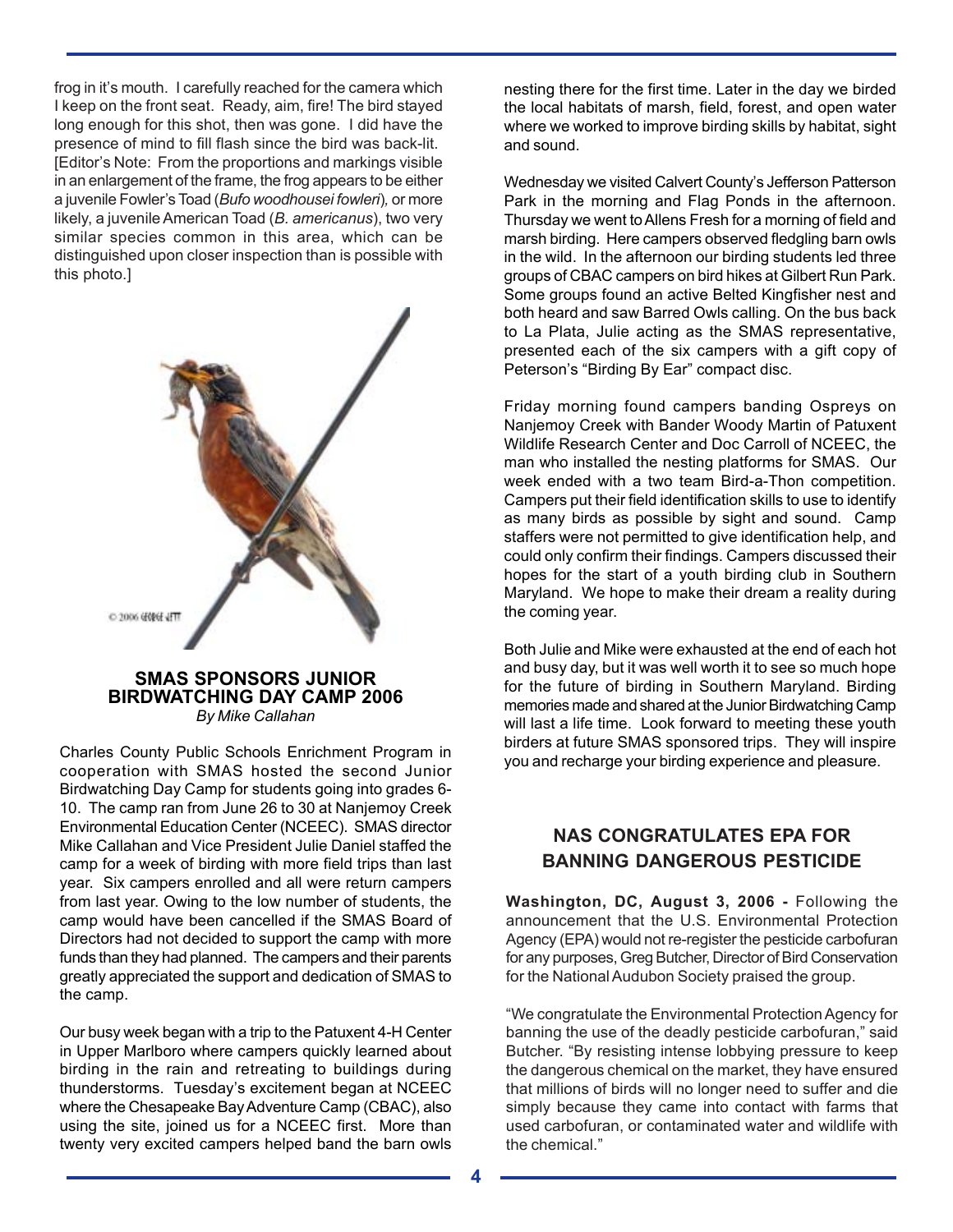## **NATIONAL AUDUBON SOCIETY CONDEMNS SENATE APPROVAL OF DRILLING NEAR U.S. COAST**

**Washington, DC, August 3, 2006 -** The Senate's vote on Monday cleared the way for final approval of offshore drilling legislation there, and follows House action last month, where a broader bill was approved. It remains unclear whether the two bodies will be able to work out a compromise.

According to Mike Daulton, Director of Conservation Policy, National Audubon Society, "it's unfortunate the Senate has chosen to pass legislation opening our precious coastal areas to offshore drilling. Americans want our leaders to enact real solutions to our oil dependence, not just more favors to big oil companies.

"The oil and gas industry already has access to over 80 percent of the known reserves of oil and natural gas in our offshore areas. They have rights to more than 4,000 untapped leases in the Gulf of Mexico alone. It makes no sense to put our coasts at risk when the industry has not even tapped into the leases they already have.

"Offshore drilling does little more than offer some false hope to consumers that it may lower gas prices. Perhaps the gulf that exists between the House and Senate version of this bill will spur Congress to consider energy solutions that actually reduce our dependence on oil."

For more information about the bill, please visit: http:// www.audubon.org/news/press\_releases/ OffShoreDrilling\_07\_31\_06.html

## **WELCOME, NEW MEMBERS!**

**Linda L. Marks, Accokeek Keith Linville, Indian Head Nancy Rosnow, Dunkirk**



#### ○○○○○○○○○○○○○○○○○○○○○○○○○○○○○○○○○○○○○○○○○○○○○ ○○○○○○○○○○○○○○○○○○○○○○○ **NEW OR RENEWAL MEMBERSHIP APPLICATION**

- $\Box$  Please enroll me as a member of the Audubon Family and the Southern Maryland Audubon Society. I will receive the chapter newsletter, *The Osprey*, and all my dues will support environmental efforts in Southern Maryland.
- Please enroll me as a member of the National Audubon Society at the Introductory Offer.My membership will also include membership in the Southern Maryland Audubon Society. I will receive National's *Audubon* magazine, the chapter newsletter, *The Osprey*, and support National and local environmental causes. A fraction of my dues will be returned to the local chapter.
- Please **renew** my membership in the National Audubon Society and the local chapter, the Southern Maryland Audubon Society. A fraction of my dues will be returned to the local chapter.

| Name                                                                                                        |                          |                                              |  |  |  |
|-------------------------------------------------------------------------------------------------------------|--------------------------|----------------------------------------------|--|--|--|
|                                                                                                             | Address                  |                                              |  |  |  |
|                                                                                                             |                          | State<br>Zip                                 |  |  |  |
| <b>Chapter-Only Dues</b> (new/renewal)<br>Make check payable to<br><b>Southern Maryland Audubon Society</b> |                          |                                              |  |  |  |
|                                                                                                             |                          | Individual/Family 1yr \$20 2yr \$38 3yr \$56 |  |  |  |
|                                                                                                             | Senior/Student           | 1 yr \$15 2 yr \$28 3 yr \$42                |  |  |  |
|                                                                                                             | <b>Optional Donation</b> | \$                                           |  |  |  |

**Mail to: Southern Maryland Audubon Society Attn: Membership P.O.Box 181 Bryans Road, MD 20616**

**National Dues, Make check payable to National Audubon Society**

| ப      | Introductory Offer - 1 year  | \$20 |
|--------|------------------------------|------|
| ⊔.     | Introductory Offer $-2$ year | \$30 |
| $\Box$ | Senior/Student               | \$15 |
| ப      | Renewal Rate                 | \$35 |